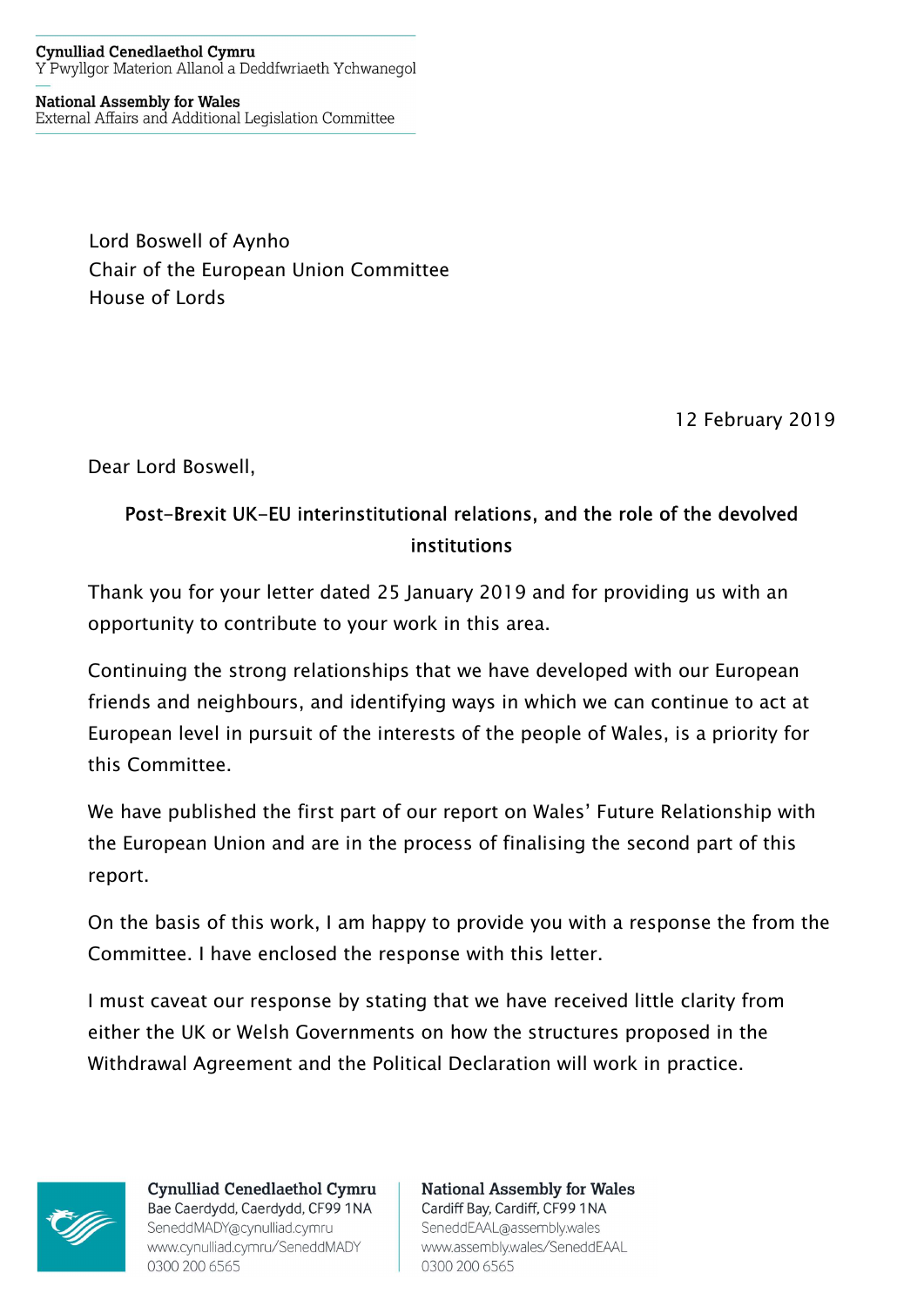I trust that this will be of assistance to you. If there is anything further we can do to support your work in this area, please do not hesitate to get in touch.

I am copying this letter to Mick Antoniw AM, Chair of the Constitutional and Legislative Affairs Committee in the National Assembly.

Yours sincerely,

David F. Rees.

David Rees AM

Chair of the External Affairs and Additional Legislation Committee

Croesewir gohebiaeth yn Gymraeg neu Saesneg.

We welcome correspondence in Welsh or English.

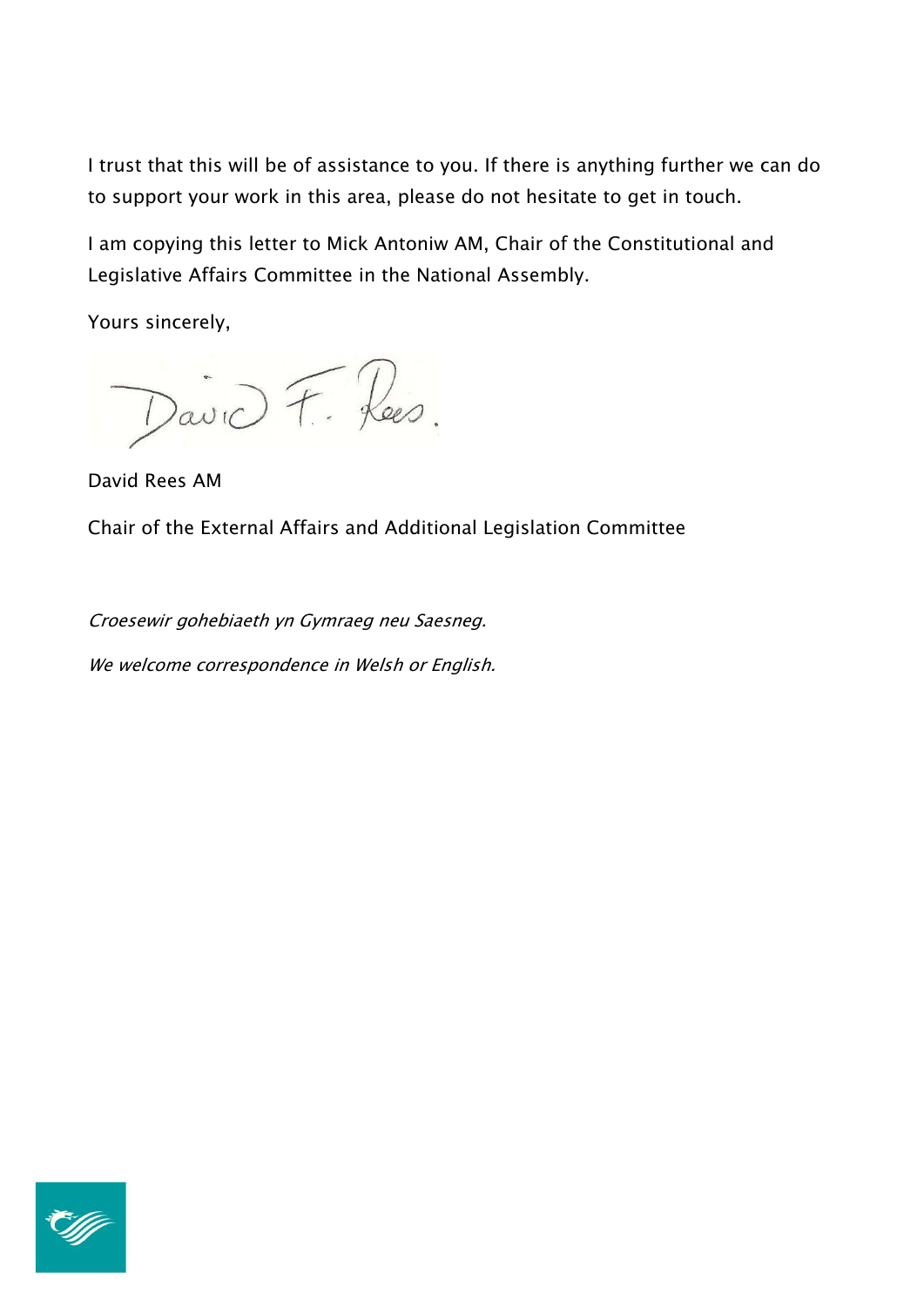# External Affairs and Additional Legislation **Committee**

Post-Brexit UK-EU interinstitutional relations, and the role of the devolved institutions

A response from the External Affairs and Additional Legislation Committee of the National Assembly for Wales

# 1. Withdrawal Agreement and Political Declaration mechanisms

#### Withdrawal Agreement

1. To understand the Withdrawal Agreement's Joint Committee structures, we have explored comparable examples. For example, the structure created between Canada and the EU as part of the CETA. We have discussed this with representatives of the Canadian and Quebec Governments and it would appear to offer a reasonable guide to how the UK-EU Joint Committee might operate.

**2.** Additionally, in terms of more technical engagement, we have discussed the type of engagement that Norway has with the EU. Whilst Norway's relationship with the EU is clearly on different terms to those described for the UK in the Withdrawal Agreement, we believe that there are some parallels to be drawn at a technical level, particularly during transition when most EU law will continue to apply to the UK.

**3.** We note that there is no provision in the Withdrawal Agreement for an interparliamentary element to the arrangements, beyond a limited continuation of the supply of information from the European Commission to the UK Parliament.

#### Political Declaration

4. The Political Declaration provides some quide to the interinstitutional mechanisms than might be provided for in a future agreement with the EU.

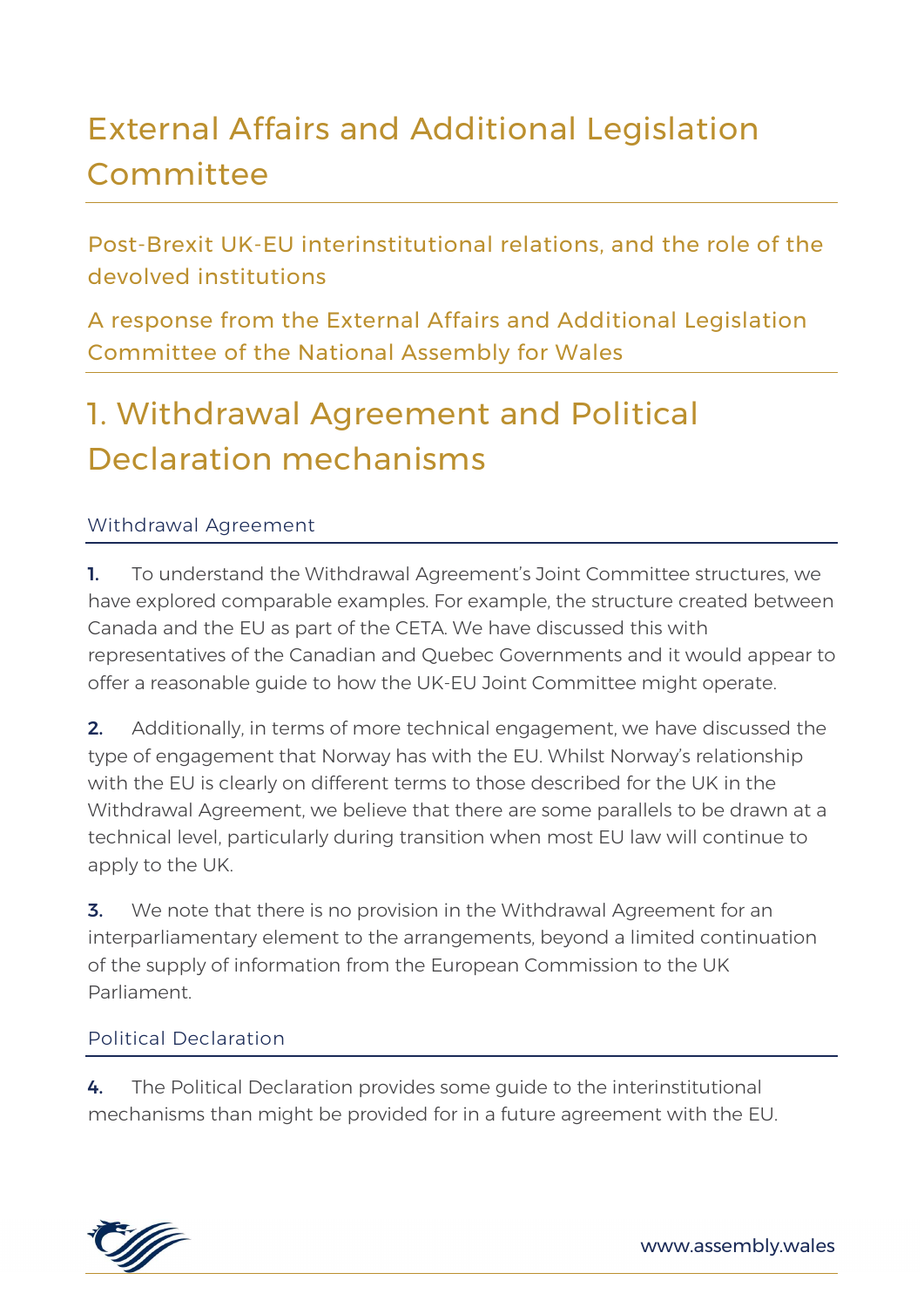**5.** From the limited information available, it appears as though something closer to that of an association agreement is being suggested. As with our work to understand the interinstitutional arrangements during the transition period, we have sought existing examples to assist us, in the absence of more concrete proposals from the UK and the EU. The example we have considered, and continue to explore, is that of the EU-Ukraine Association Agreement.

6. Article 467 of the EU-Ukraine Association Agreement establishes a formal mechanism for interparliamentary dialogue, through the creation of a Parliamentary Association Committee. We are hoping to meet the Chair of the European Parliament's Delegation to the EU-Ukraine Parliamentary Association Committee when we visit Brussels later this month, with a view to exploring how this structure works in practice.

7. Our reading of the Political Declaration is that a similar, formalised, interparliamentary structure is envisaged as part of any future agreement with the EU.

8. In summary, our current understanding is that, in terms of mechanisms to govern UK-EU relations, it is envisaged that we will move from a mechanism that is closer to that found in a comprehensive free trade agreement during transition towards a model closer to that of an association agreement as part of a future agreement.

**9.** Whilst acknowledging the uncertainty that currently exists around the agreement of the Withdrawal Agreement and Political Declaration, we believe that there is a strong likelihood that the mechanisms outlined in the Withdrawal Agreement will underpin UK-EU relations in short to medium term at least.

10. For the UK-EU future relationship agreement, we see some merit in the prospect of the closer interinstitutional relationships that an association-type of agreement might offer, particularly on a parliamentary level, but believe it too early to attach too much confidence to this.

**11.** That said, there are many similarities between the two mechanisms and so we would be reasonably confident that the process of moving from the Withdrawal Agreement mechanisms to mechanisms established under a future agreement would be evolutionary rather than representing a step change.

12. For example, there will still need to be a structure analogous to the Joint Committee, the need for similar mechanisms to address technical matters, and a similar dispute resolution mechanism.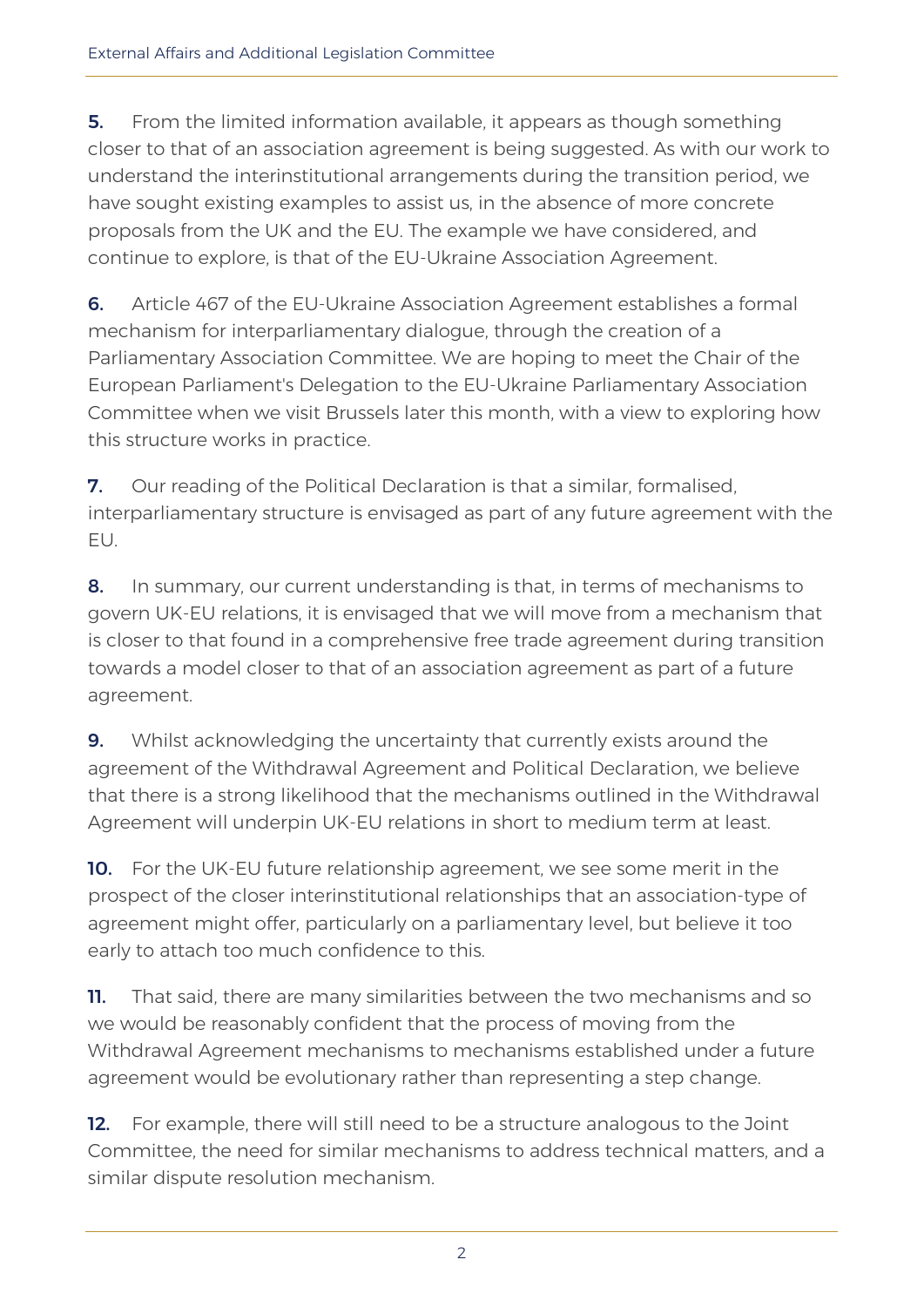# 2. Scrutiny

13. As a devolved legislature, our primary focus is on scrutiny of the Welsh Government's actions in representing the interests of the people of Wales.

14. For the Assembly to be in a position to perform this function, it is vital that the Welsh Government has the ability to be part of the decision making process that underpins the UK's participation in the UK-EU governance mechanisms.

15. Additionally, at ministerial level, we believe there is a case for Welsh Ministers to, on occasion, represent an agreed UK position, as they have done at the Council of the EU in the past.

16. At a technical level, where particular expertise exist within a devolved administration, it would be to the benefit of the UK as a whole, in our view, for officials from devolved administrations to sit on technical committees. Where the UK sends representatives to sit on technical committees or expert groups that cover areas that are devolved to Wales, or might affect areas devolved to Wales, we would expect the Welsh Government to be involved in agreeing UK positions ahead of participation in these meetings. We would expect such intergovernmental arrangements to be transparent and subject to scrutiny.

17. Without entering further into a discussion of UK intergovernmental relations, we will need a transparent and structured pattern of intergovernmental activity at a UK-level to underpin UK-EU interinstitutional activity if we are to effectively scrutinise the Welsh Government's actions in this regard.

**18.** In terms of dispute resolution, the primary structure for seeking resolution appears to be the Joint Committee.

19. We agree with Dr Tobias Lock's assessment of the arbitration mechanism:

In practical terms, this mechanism may never be used. There is a likelihood that the UK and the EU will not disagree fundamentally on the implementation and application of the WA and that any dispute may be resolved amicably in the Joint Committee. For instance, the EEA Agreement contains a similar possibility to refer a dispute between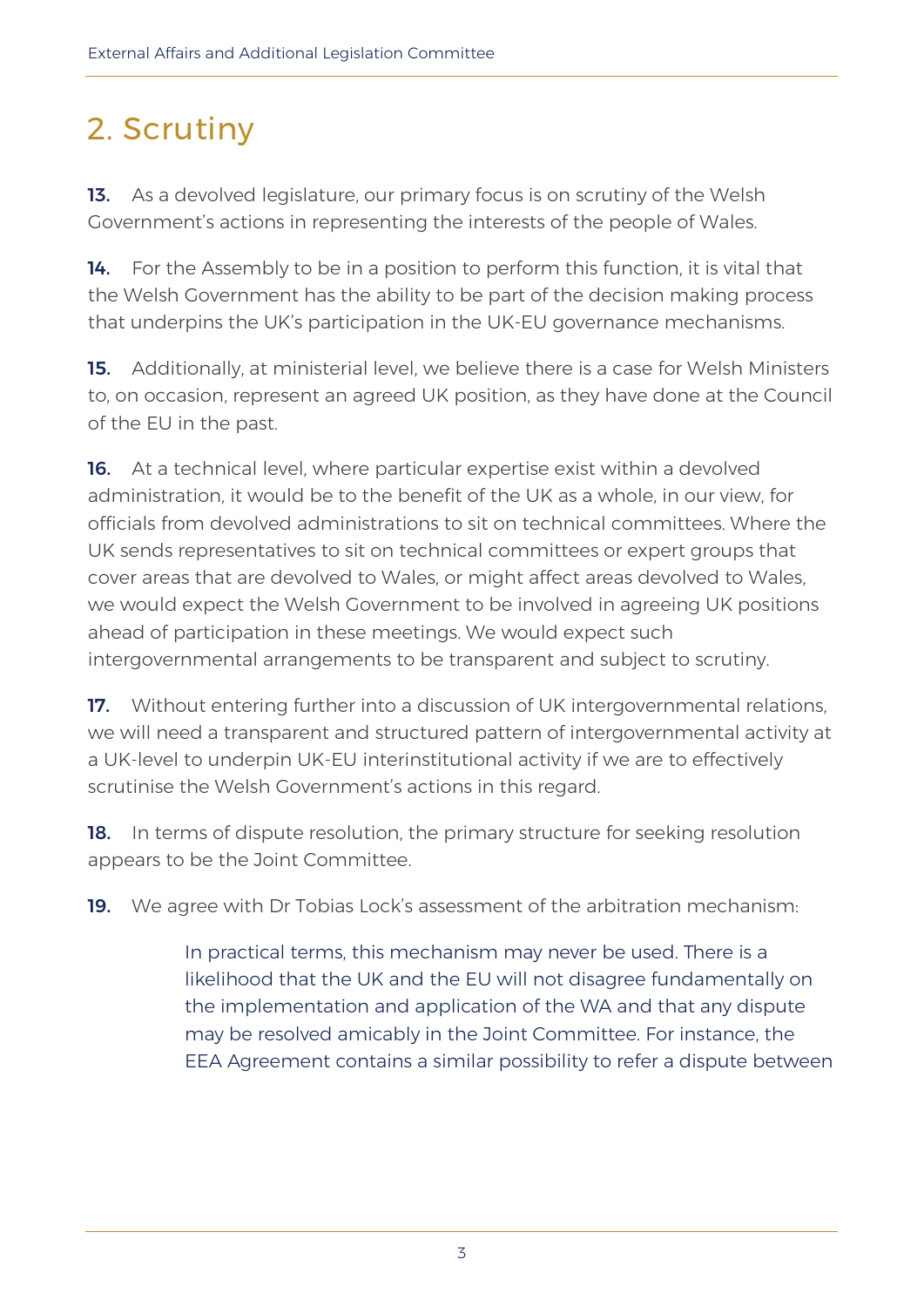the parties to the ECJ, which in over twenty-five years has never been used.<sup>1</sup>

20. There needs to be UK-level mechanisms established to provide a clear and transparent means for raising and resolving disputes relating to areas of devolved responsibility.

21. To that end, we hope that a UK intergovernmental agreement can be reached that establishes such mechanisms in time for the UK's exit from the EU.

22. The governance of the UK-EU relationship, during transition and beyond, will invariably require consideration of issues where competence is shared between devolved and UK governments and legislatures.

23. As a minimum, the existing lines of communication that have developed between the committees of UK's legislatures principally charged with scrutiny of European affairs must be preserved to ensure a shared understanding of these issues wherever possible. Thought could also be given to removing any procedural barriers that might exist to these committees acting jointly should circumstances suggest that this would offer the best scrutiny outcome.

24. The Interparliamentary Forum on Brexit has the potential to offer an overarching structure from which further interparliamentary engagement can develop and we remain committed to the Forum and its work.

#### 3. Dialogue with the European Parliament

25. Engagement with the European Parliament has been a central tenet of the Assembly's approach to engaging with European affairs, particularly following the Lisbon Treaty. With the enhanced role for the European Parliament in the EU's legislative process that followed Lisbon, the Assembly saw an opportunity to engage with MEPs on a 'legislature to legislature' basis. This allowed the Assembly to directly represent the interests of the people of Wales in the European legislative process and facilitate a dialogue between the European Parliament and Welsh stakeholders. This, in turn, provided the foundations for scrutiny of the Welsh Government's actions at a European-level and enhanced the Assembly's

-

<sup>1</sup> This quotation is taken from a paper Dr Lock prepared for the External Affairs and Additional Legislation Committee in December 2018: Assessment and summary of the implications for Wales of the draft Withdrawal Agreement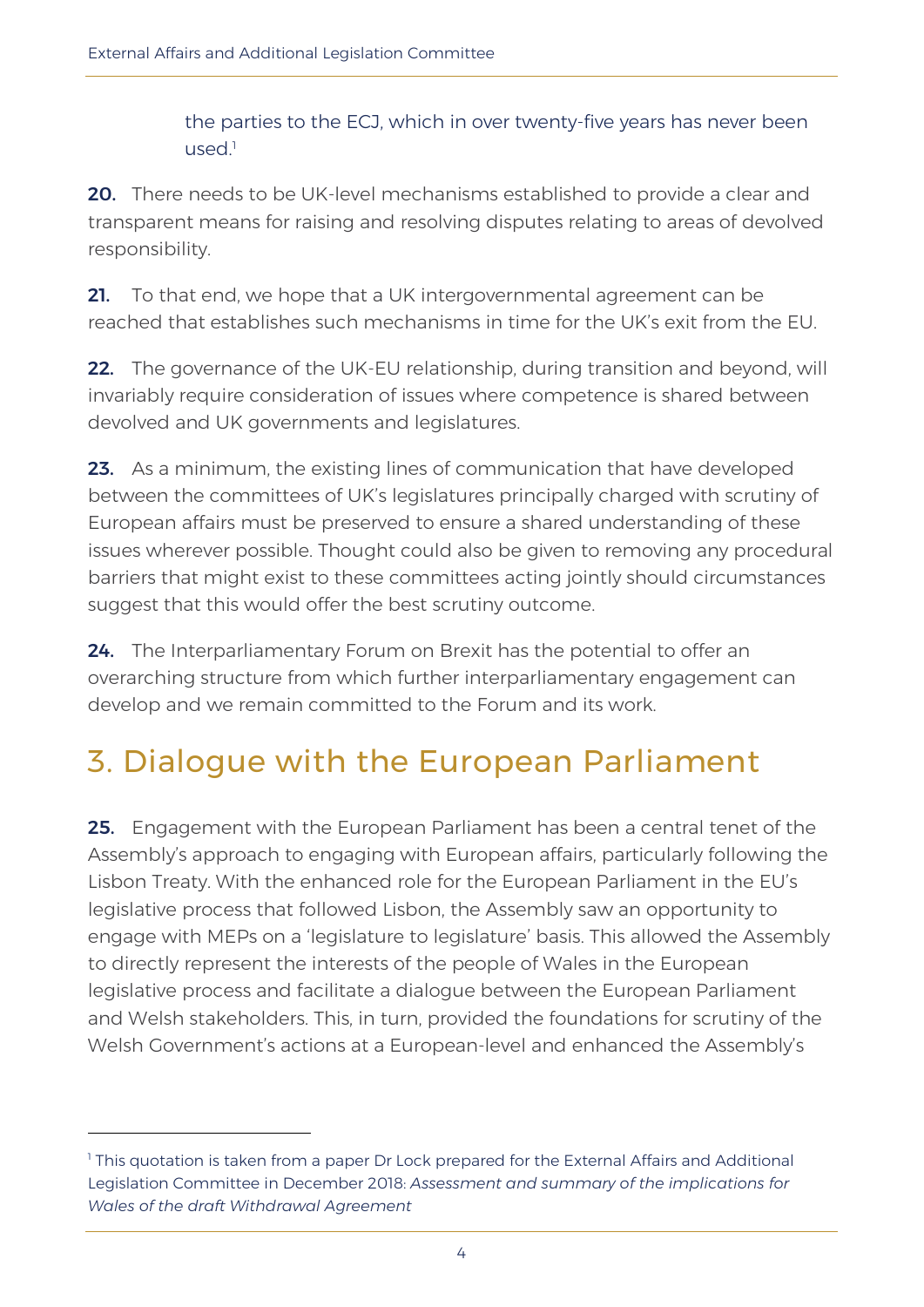influence insofar as it enhanced stakeholder understanding and support for the work of the Assembly's committees engaged in this activity.

26. It is a key relationship that we wish to preserve after leaving the European Union.

27. We have held informal discussions with senior MEPs with regards to establishing mechanisms for the continuation of relations between the Assembly and the European Parliament.

28. We hope to hold further discussions when we visit the European Parliament later this month.

29. At present, the discussions we have held point towards a UK delegation to the European Parliament. It would appear that this is envisaged as a delegation comprising of Members of the House of Lords and the House of Commons.

**30.** We have discussed the possibility of this delegation including members of the devolved legislatures. Whilst the discussions have only been on an informal and preliminary basis, we also explored the possibility of either a multilateral 'sub delegation' comprising of members of the devolved legislatures or three separate 'sub delegations' that provided bilateral engagement from each of the devolved legislatures with the European Parliament.

**31.** At this stage, we do not take a view on the precise structure, beyond observing that a bilateral structure might be easier to facilitate. Our priority is that we have a means of engaging with the European Parliament post-Brexit so that we:

- do not lose the good relationships we have built over many years;
- have an opportunity to promote an understanding of the interests of the people of Wales to European legislators; and
- can identify possible scrutiny opportunities insofar as the UK-EU relationship is concerned.

**32.** In terms of influence, we believe that there are occasions when the broader base of representation that a parliamentary delegation represents can be influential due to the greater chance of finding areas of mutual interest around which to coalesce. The link between parliamentarians and their stakeholders is different to the stakeholder relationship with governments and, again, this allows a different level of insight and possible influence.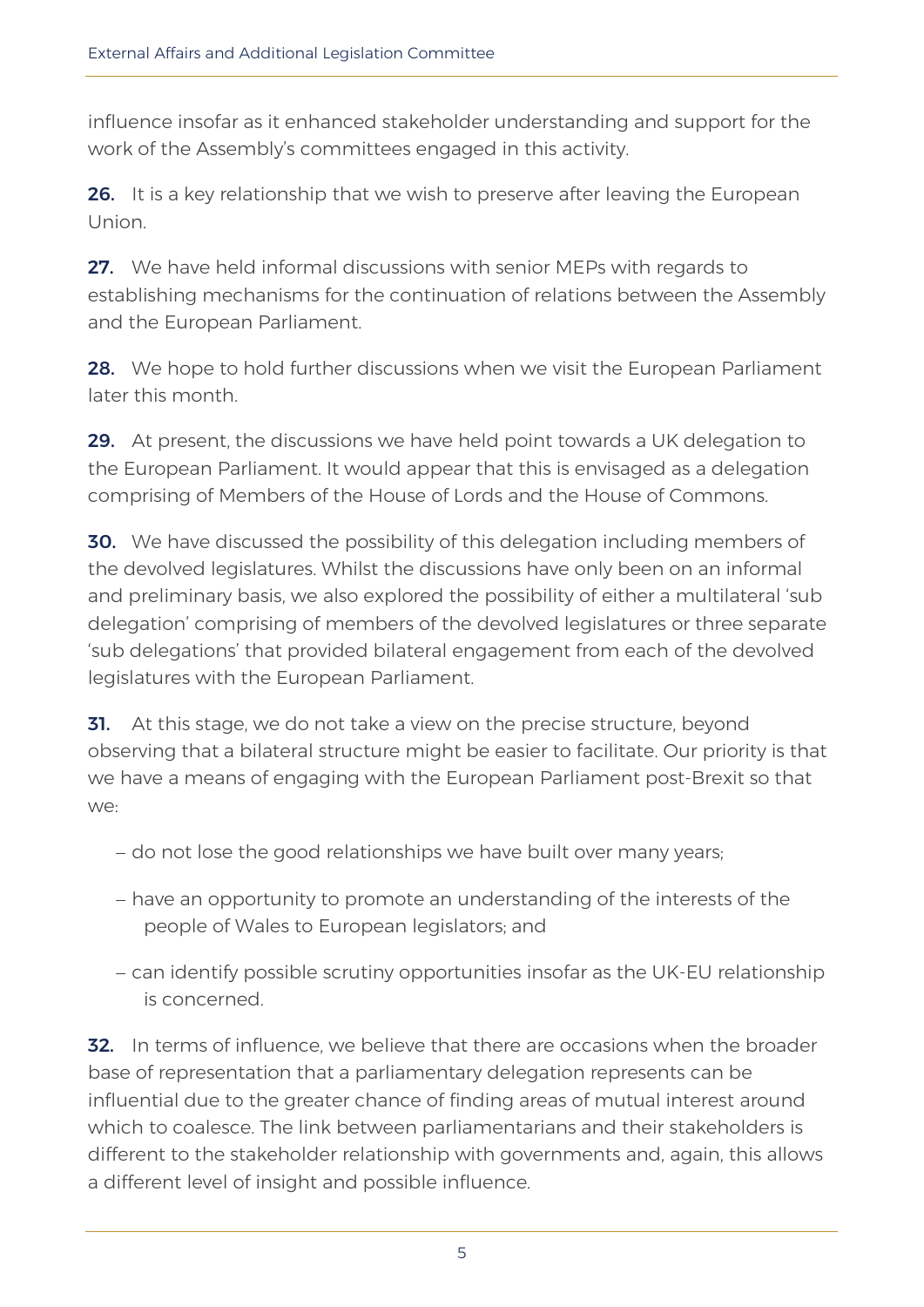**33.** Insofar as the governance of the future relationship, we can see that there is an opportunity for a UK-EU interparliamentary body to offer recommendations on how this might operate – particularly with regards to oversight and any interparliamentary element of the future arrangements.

#### 4. Principles

34. We are currently considering the question of principles to underpin future bilateral relationships between Wales and other EU Member States, Sub-State Nations and Regions.

**35.** We hope to report on this in early March and will be sure to draw your attention to our conclusions in this area.

**36.** We believe that there is an opportunity to consider whether UK-level relationships can be coordinated with the relationships that the devolved governments and legislatures have with sub-state governments and legislatures, in circumstances where this coordination might strengthen the possibility of achieving shared objectives.

# 5. Governance and scrutiny of the UK-EU relationship

37. As the substance of our answers to previous questions suggests, we believe that the UK-EU relationship can only operate successfully if the devolved governments and legislatures are engaged and involved meaningfully in the governance and scrutiny of that relationship.

#### 6. Lessons learned

**38.** We have sought to learn from the experiences of a number of the EU's neighbouring countries. We have met with both the Norwegian and Swiss Missions to the EU and hope to meet with the Ukraine's Mission to the EU later this month.

**39.** We have also reflected on our own position. Whilst Wales is a member of the EU by virtue of it being a constituent part of the United Kingdom, the relationship is, in some regards, analogous to that of a close neighbour insofar as Wales has very few formal opportunities of representation in its own right. In simple terms,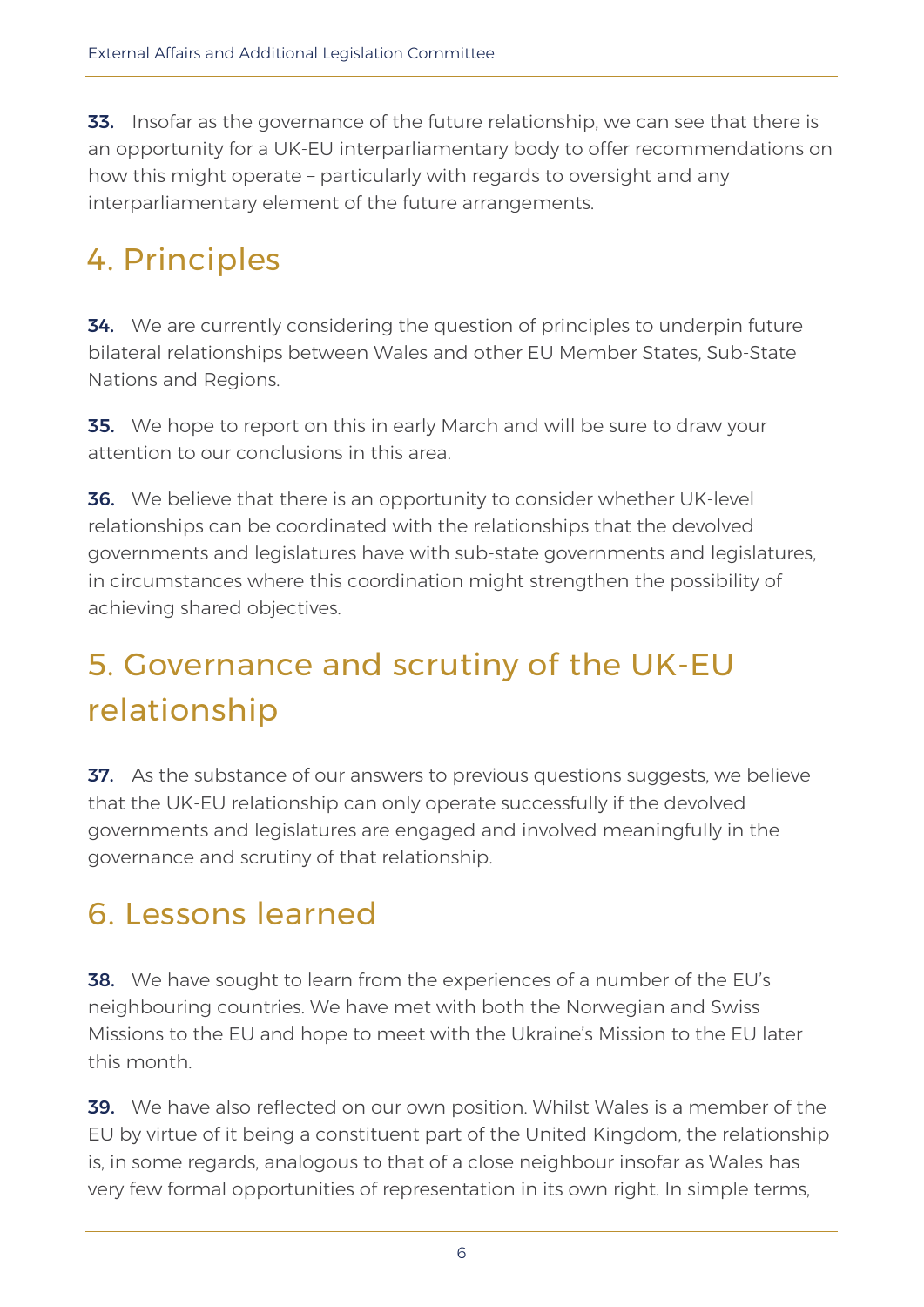Wales has not had a seat at the table. As such, the Assembly has had to find less formal ways to engage and seek influence at the European level.

40. Achieving influence in Brussels will be all the harder once the UK has left the EU. In our view, now is not the time to be scaling down the Welsh presence in Brussels.

41. During transition, there will be a need to monitor EU law developments, the negotiations on a future relationship with the EU, and to interact with the Withdrawal Agreement governance structures . To do so effectively will require a Brussels-based presence. It is also worth bearing in mind the unseen value of being on the ground in Brussels as much happens outside the formal channels to influence decision making.

42. With these tasks in mind, we support the Welsh Government's intention to maintain its office in Brussels and we understand that the Assembly intends to keep its office in Wales House too.

43. Invariably UKREP will need to adapt to new structures, as likely defined by the Withdrawal Agreement, and we hope to meet with the Permanent Representative to learn more about UKREPs planning when we visit Brussels later this month.

44. In terms of the UK Parliament's presence, we want to note the positive engagement we, and our officials, have had with officials from both Houses of Parliament over the years. Their expertise and knowledge has been of considerable assistance. From our perspective, were the UK Parliament to decide to withdraw its presence from Brussels, it would be a loss to the interparliamentary network that has developed there.

# 7. Committee of the Regions and the legislative regions of the EU

45. In addition to considering the Assembly's relationship with the European Parliament, we have engaged with the Committee of the Regions in relation to continuation of the Assembly's relationship with this institution.

**46.** Following discussion with some of the EU's regional governments, we are aware of representations being made to the European Commission's Subsidiarity and Proportionality Task Force for an enhanced role for the EU's more